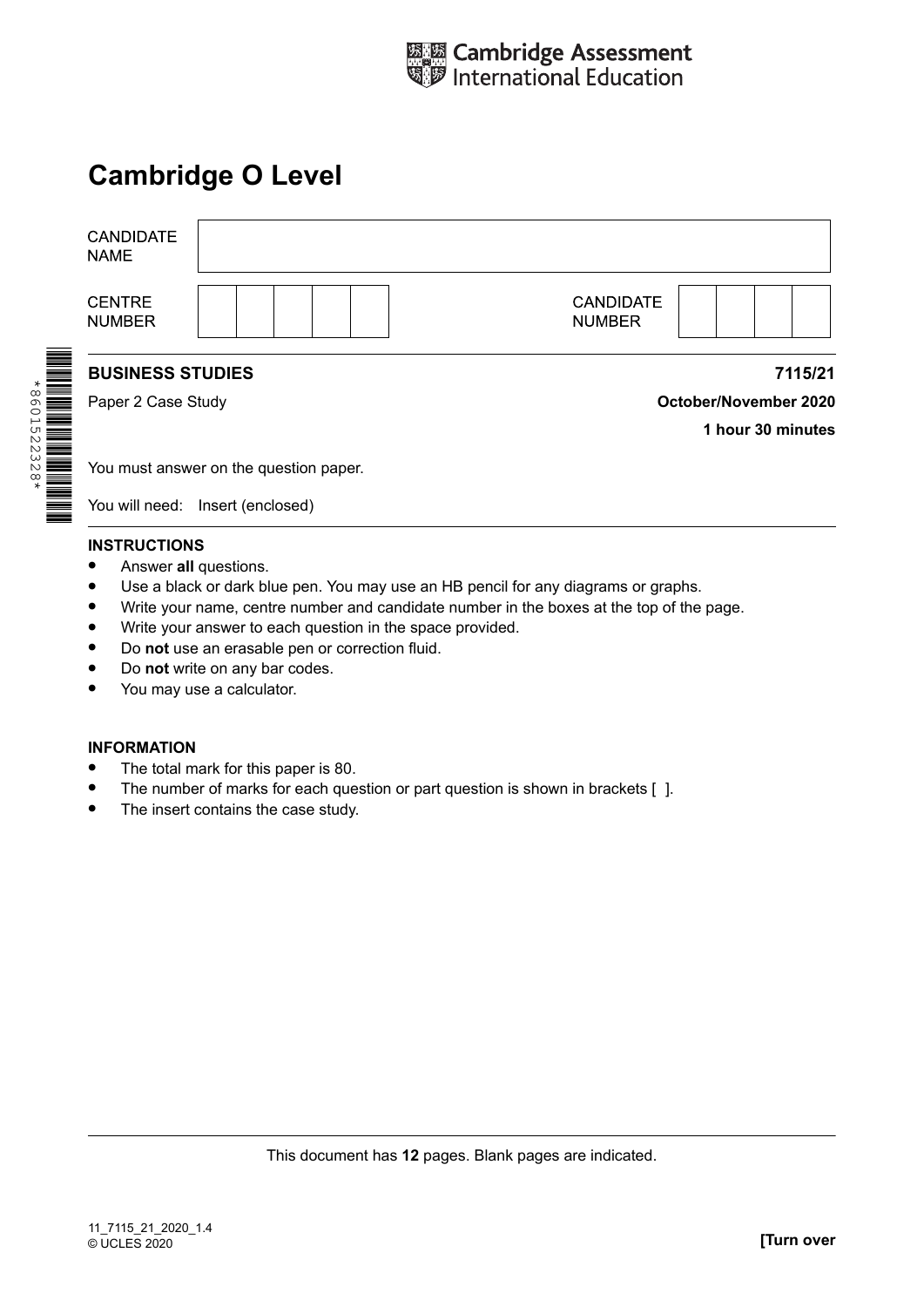(a) Explain two reasons why having business objectives is important to Gemma.  $\mathbf 1$ 

| [8] |
|-----|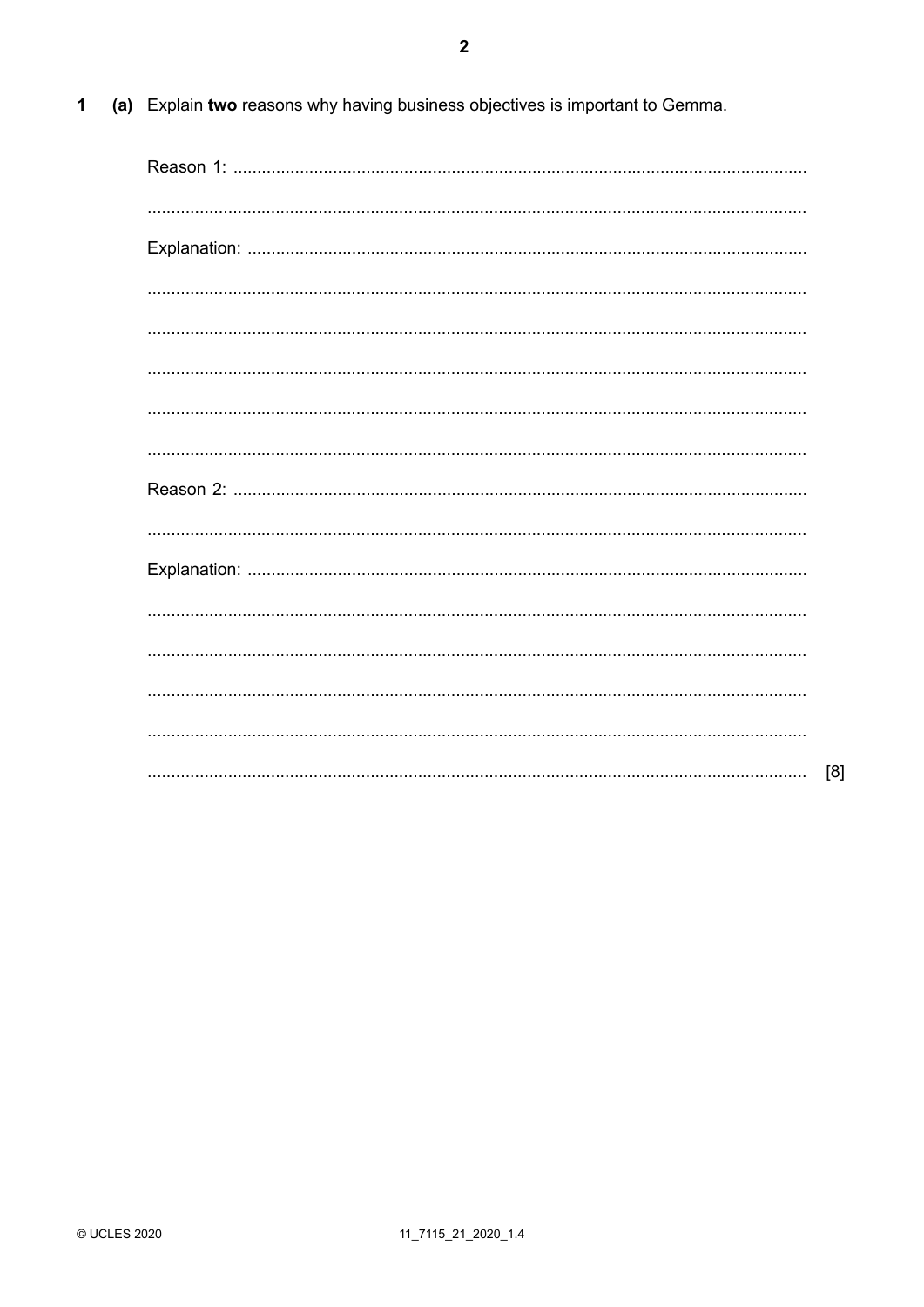(b) Consider the advantages and disadvantages of buying the Beautywise franchise. Do you think Gemma was right to buy the franchise? Justify your answer.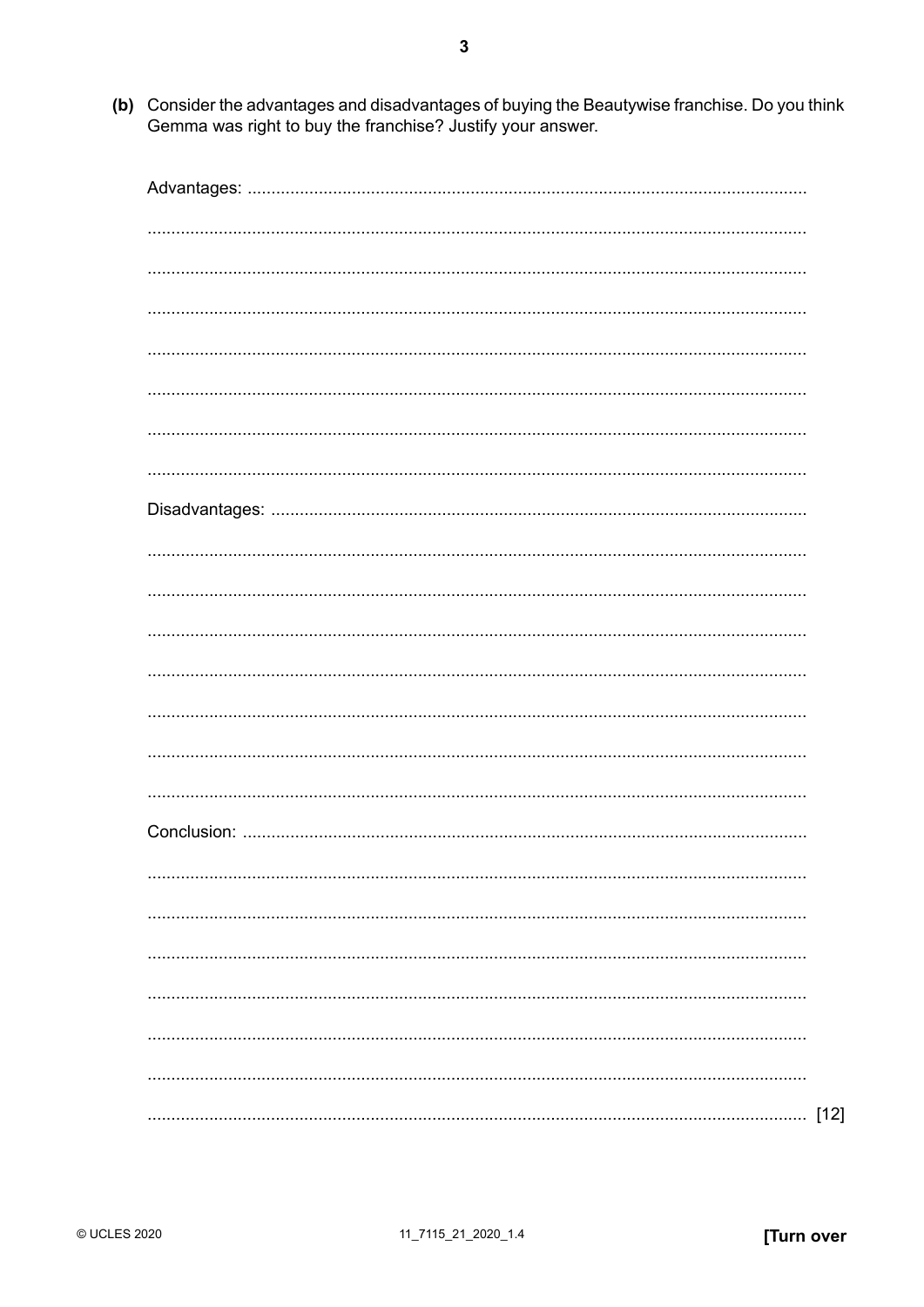(a) Explain four requirements for the new manager that Gemma should include in the job specification below.  $\overline{\mathbf{2}}$ 

Job specification for the shop manager

| Job title: Shop manager<br>Location: New shop<br>Details of job: Manage the shop and the employees |     |
|----------------------------------------------------------------------------------------------------|-----|
|                                                                                                    |     |
|                                                                                                    |     |
|                                                                                                    |     |
|                                                                                                    |     |
|                                                                                                    |     |
|                                                                                                    |     |
|                                                                                                    |     |
|                                                                                                    |     |
|                                                                                                    |     |
|                                                                                                    |     |
|                                                                                                    |     |
|                                                                                                    |     |
|                                                                                                    |     |
|                                                                                                    |     |
|                                                                                                    |     |
|                                                                                                    | [8] |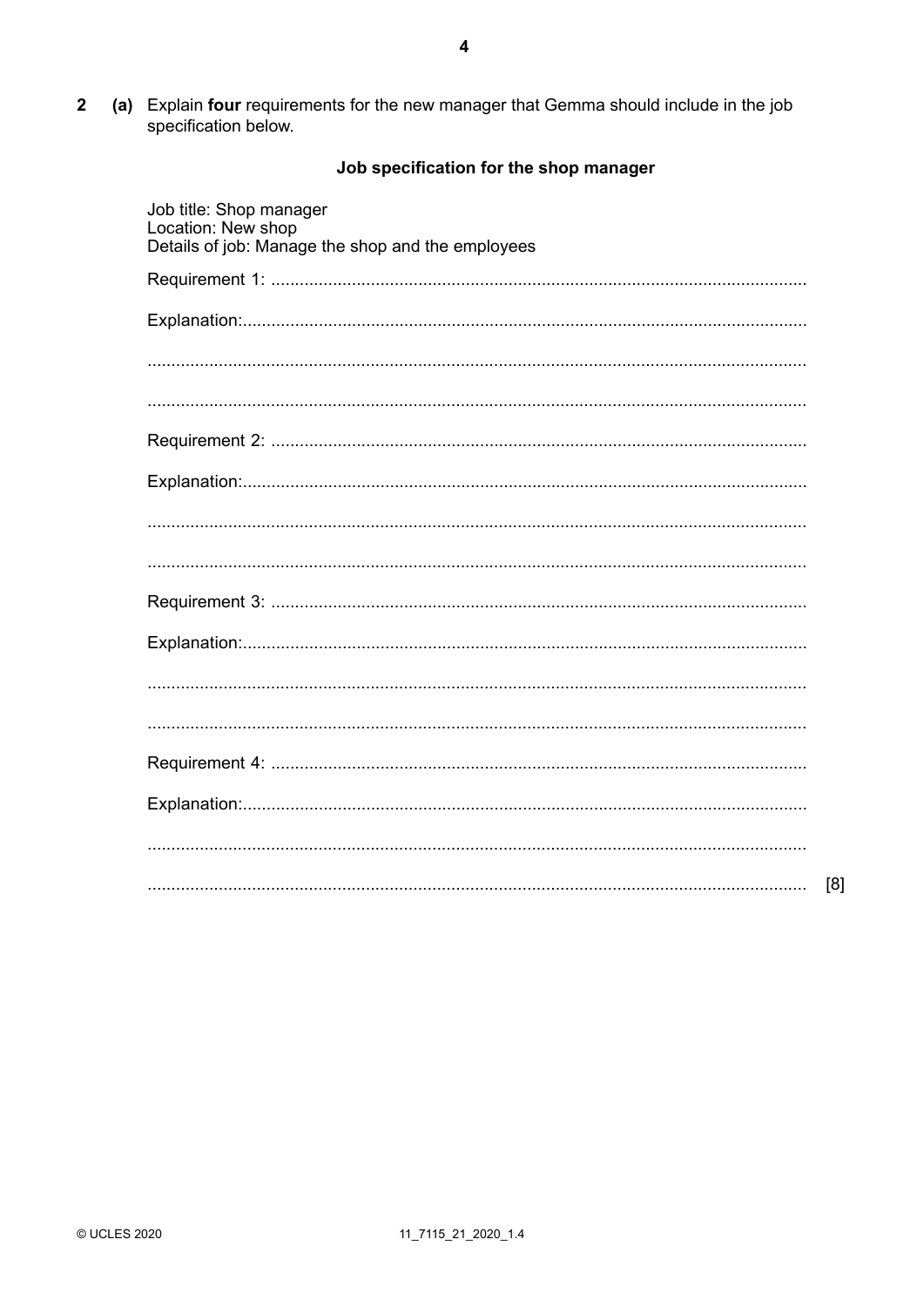(b) Consider the advantages and disadvantages of the three towns for the new shop shown in Appendix 3. Recommend which town Gemma should choose for the location of the new shop. Justify your answer.

| Town A: |  |
|---------|--|
|         |  |
|         |  |
|         |  |
|         |  |
|         |  |
|         |  |
|         |  |
|         |  |
|         |  |
|         |  |
|         |  |
|         |  |
|         |  |
|         |  |
|         |  |
|         |  |
|         |  |
|         |  |
|         |  |
|         |  |
|         |  |
|         |  |
|         |  |
|         |  |
|         |  |
|         |  |
| .       |  |
|         |  |
|         |  |
|         |  |
|         |  |
|         |  |
|         |  |
|         |  |
|         |  |
|         |  |
|         |  |
|         |  |
|         |  |
|         |  |
|         |  |
|         |  |
|         |  |
|         |  |
|         |  |
|         |  |
|         |  |
|         |  |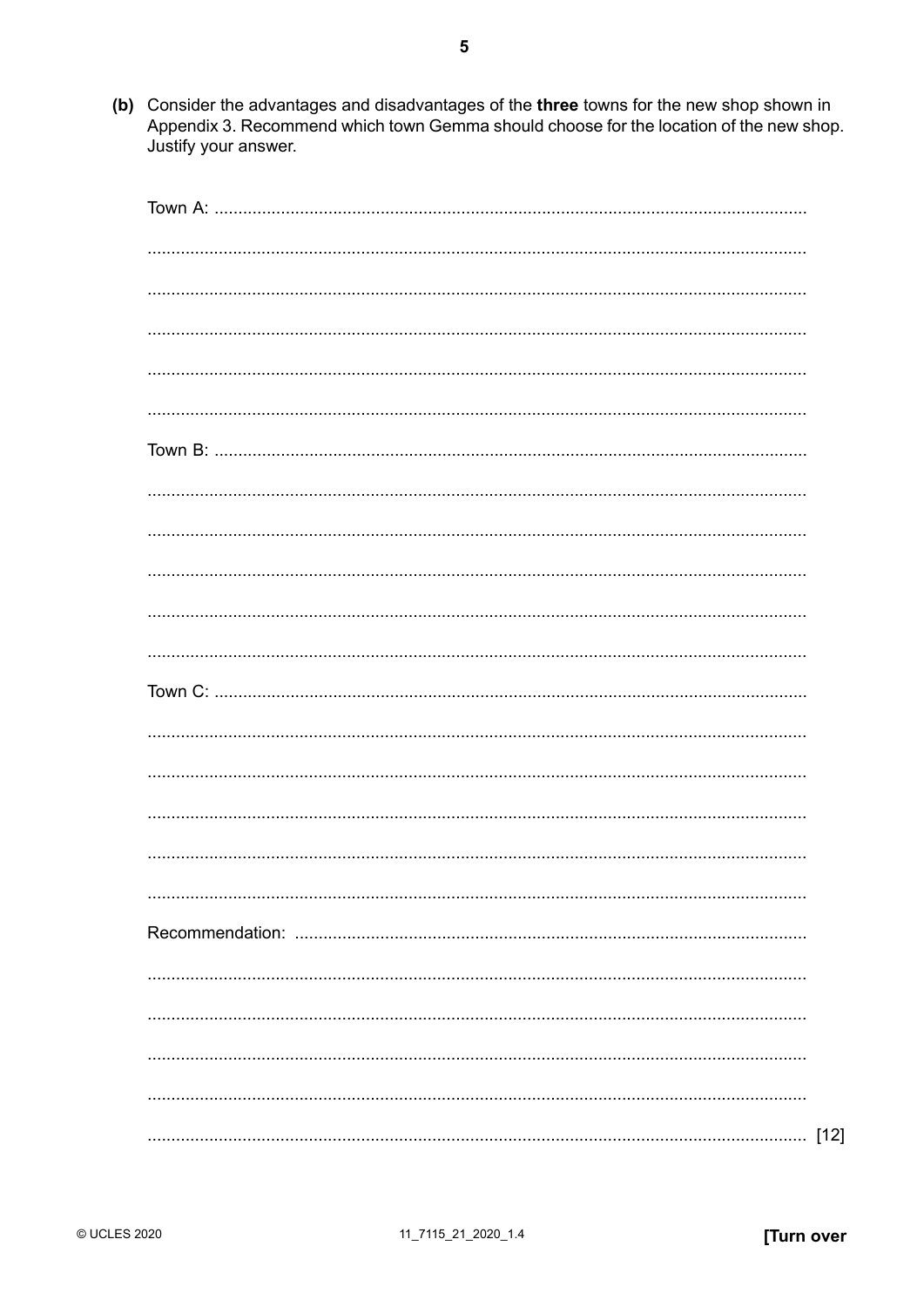$6\phantom{a}$ 

(a) Explain why liquidity and profitability are important to a business.  $\overline{\mathbf{3}}$ 

| [8] |
|-----|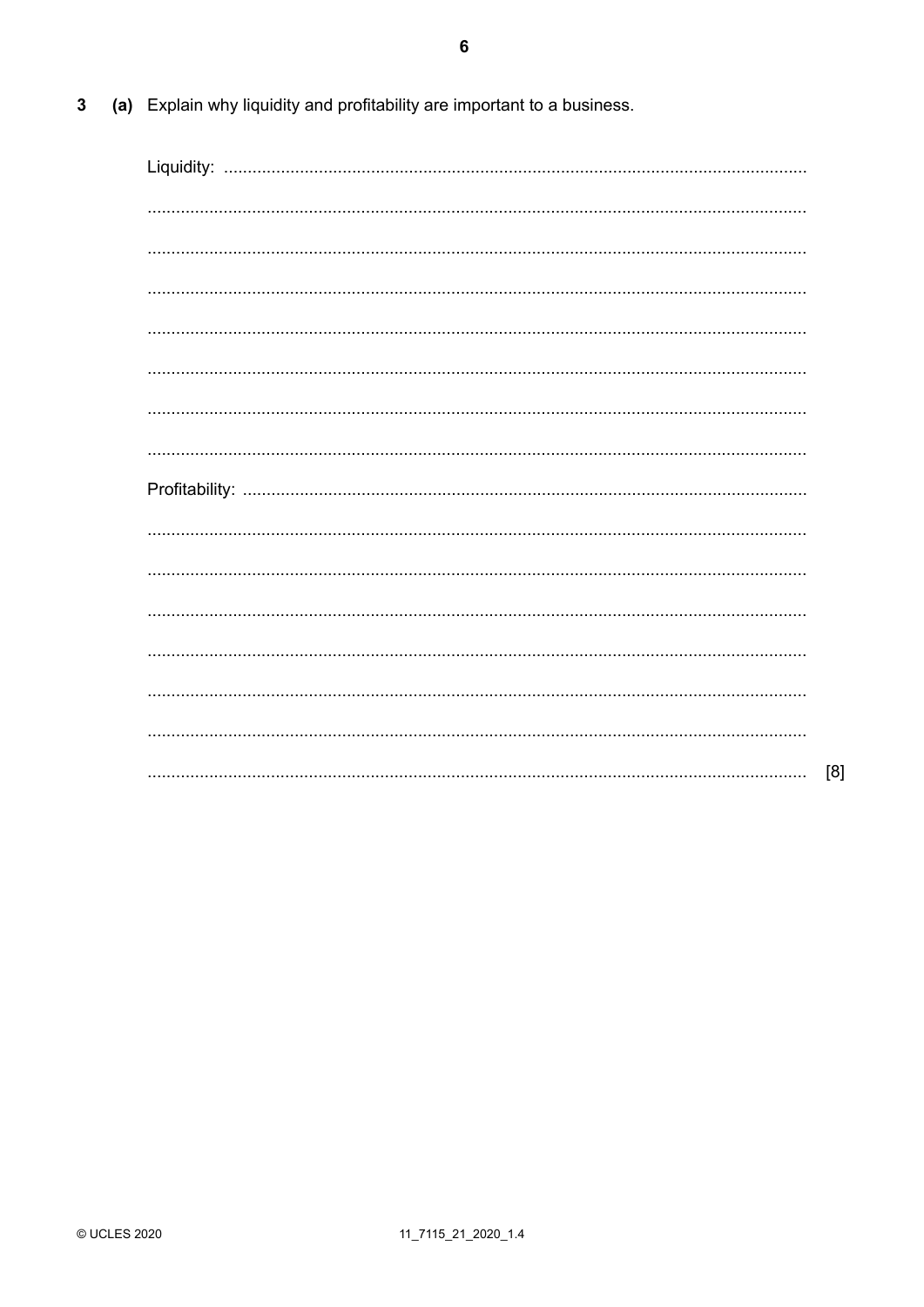- (b) Consider the advantages and disadvantages of the following three sales promotion methods Gemma could use for the new shop. Recommend which method Gemma should choose to maximise revenue. Justify your answer.
	- Buy one, get 50% off second purchase  $\bullet$
	- 10% off everything in the shop for one week after opening
	- Pay a celebrity to open the shop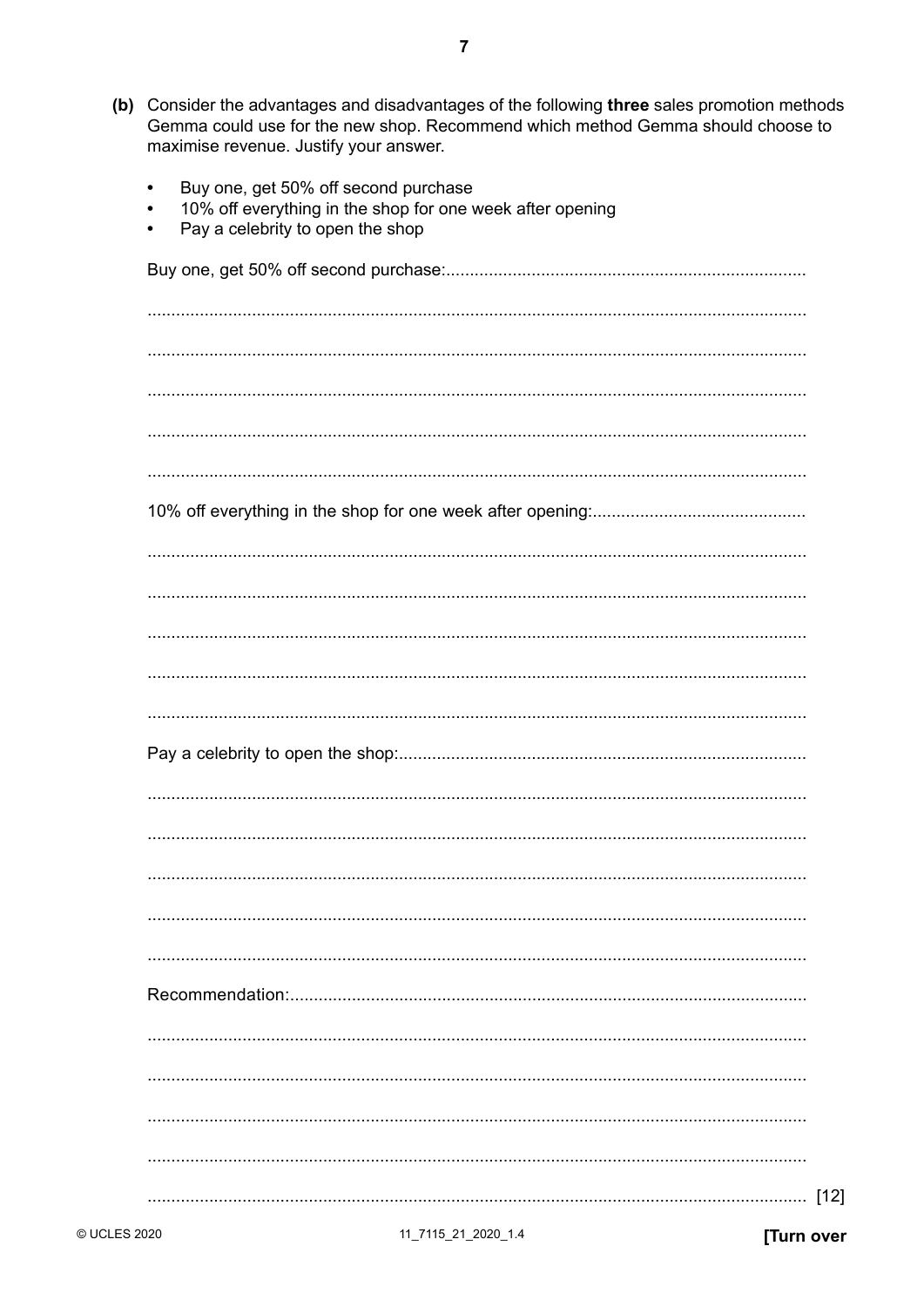| Depreciation in the exchange rate of country Z |     |
|------------------------------------------------|-----|
| Increase in income tax in country Z            |     |
|                                                |     |
|                                                |     |
|                                                |     |
|                                                |     |
|                                                |     |
|                                                |     |
|                                                |     |
|                                                |     |
|                                                |     |
|                                                |     |
|                                                |     |
|                                                |     |
|                                                |     |
|                                                |     |
|                                                |     |
|                                                |     |
|                                                | [8] |

(a) Explain the effect of the following changes on GJ.

 $\overline{\mathbf{4}}$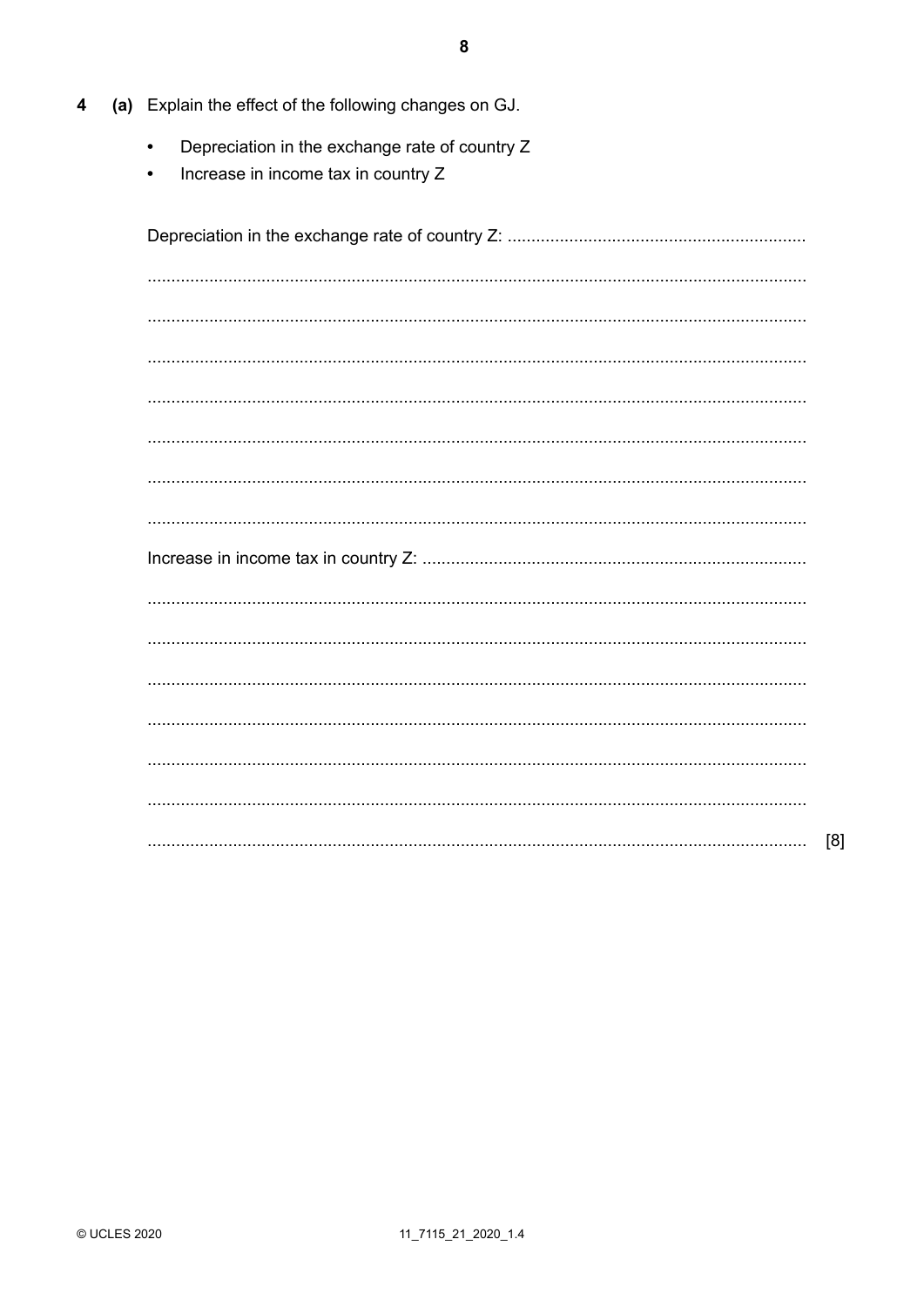- (b) Consider how the following three changes might affect GJ. Which change is likely to have the most effect on GJ's profit? Justify your answer.
	- All jewellery packaging must state in which country the product has been made  $\bullet$
	- Country Z has entered a boom phase of the business cycle  $\bullet$
	- A higher percentage of people in country Z use mobile (cell) phones

All jewellery packaging must state in which country the product has been made:............ A higher percentage of people in country Z use mobile (cell) phones:...............................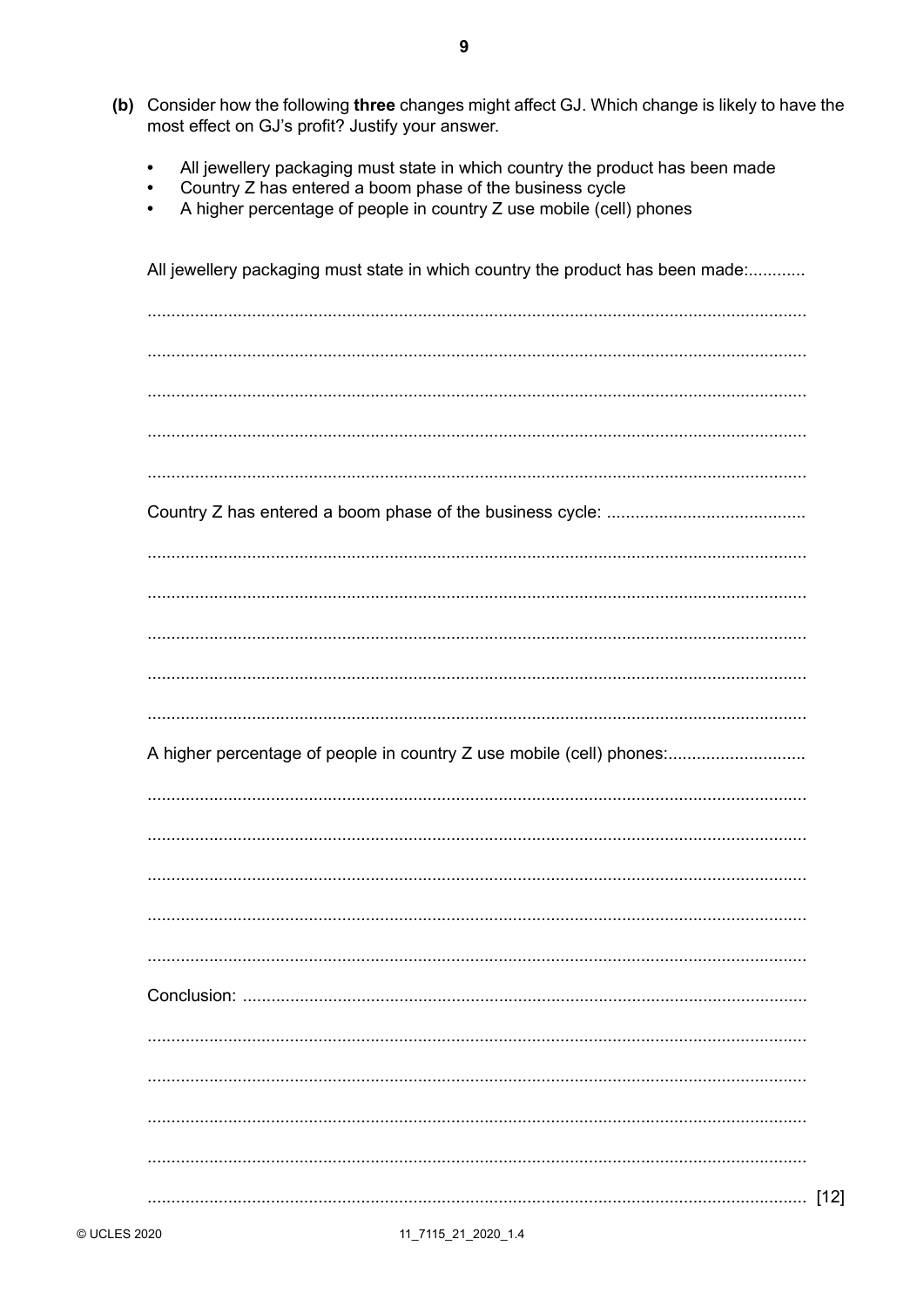## **BLANK PAGE**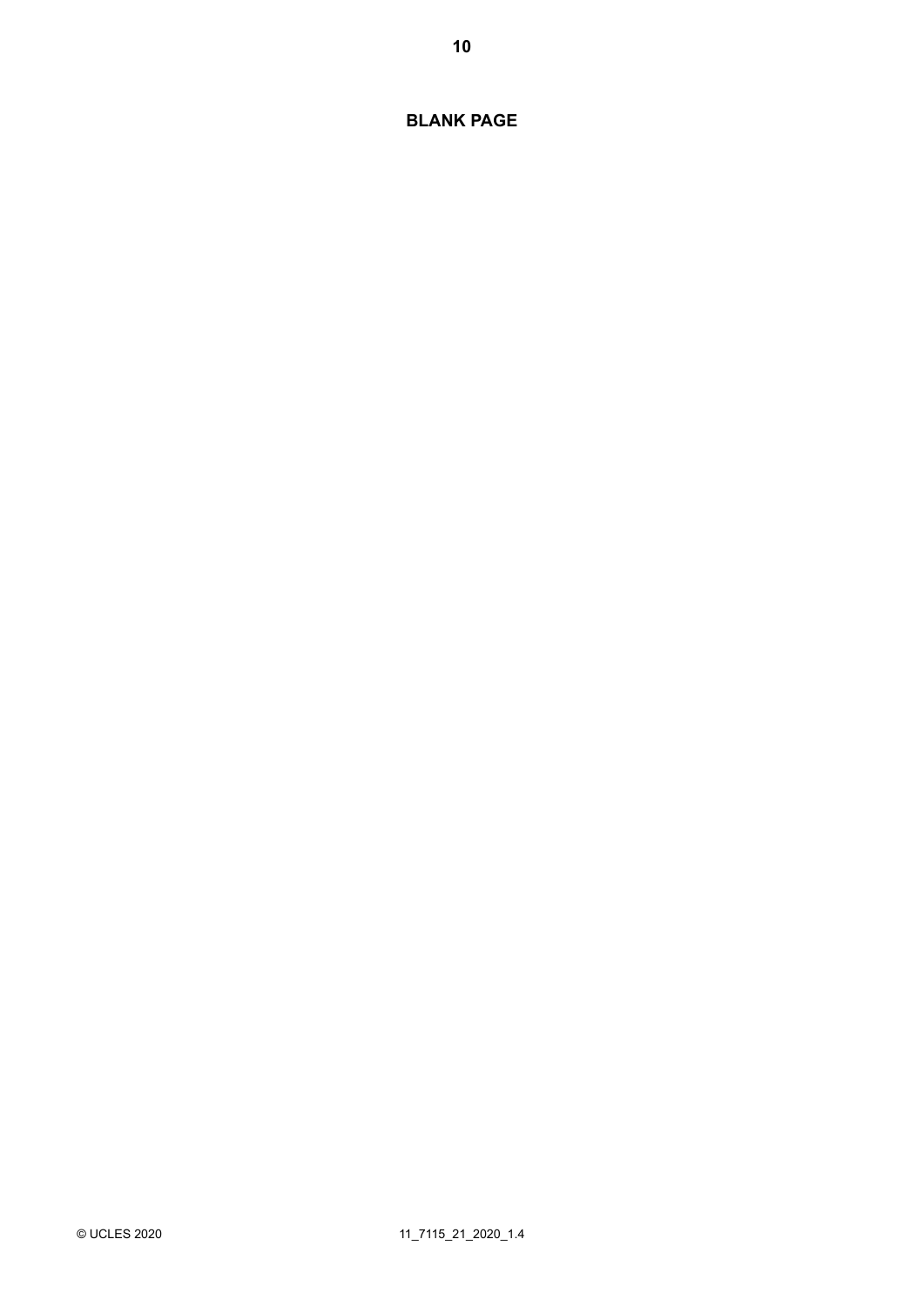## **BLANK PAGE**